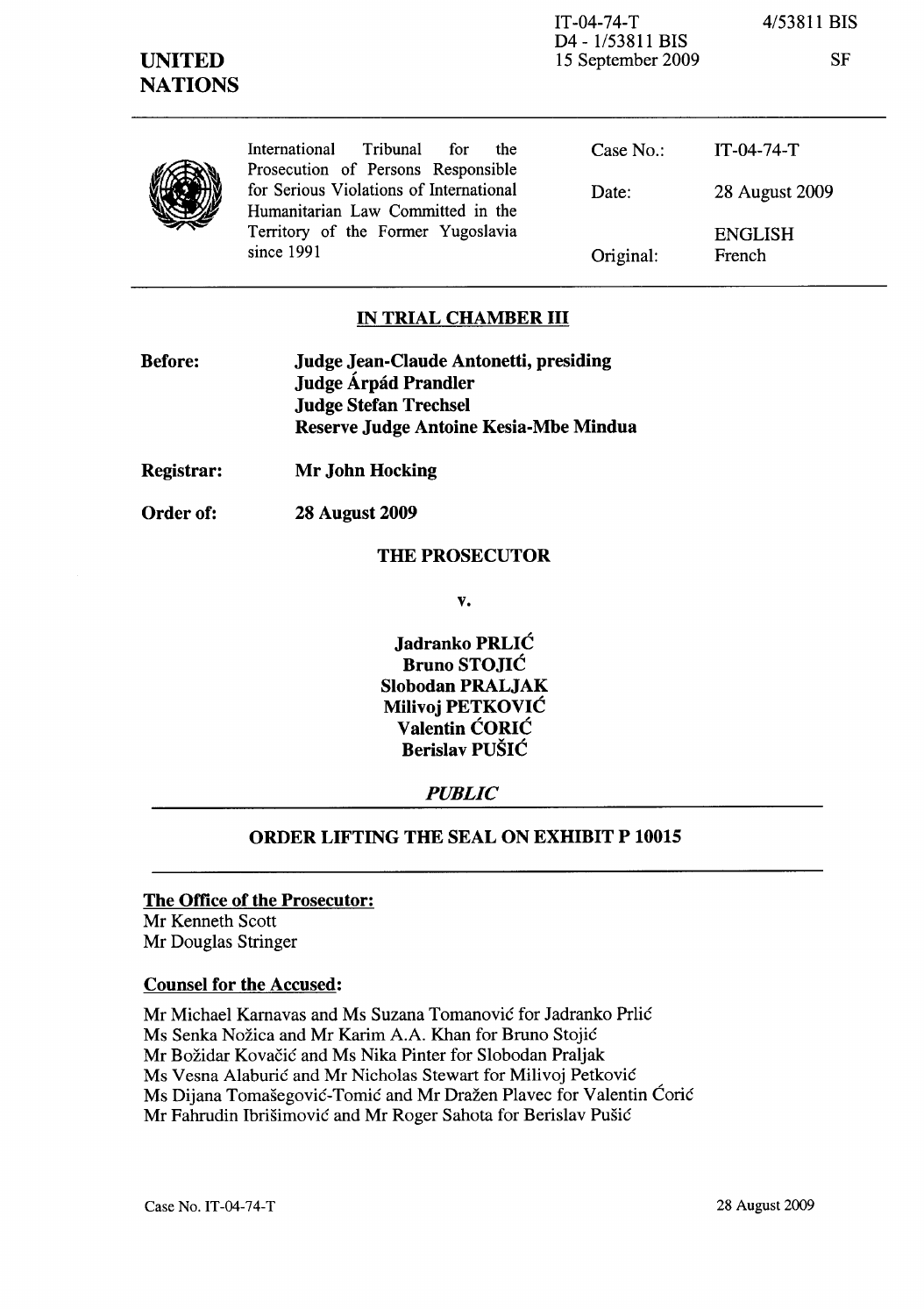**TRIAL CHAMBER III** ("Chamber") of the International Tribunal for the Prosecution of Persons Responsible for Serious Violations of International Humanitarian Law Committed in the Territory of the Former Yugoslavia since 1991 ("Tribunal");

# *PROPRIO MOTU,*

**NOTING** the "Order for Protective Measures",<sup>1</sup> issued by the Trial Chamber in the Kordić *and* Čerkez case on 2 December 1999 in which it ordered several protective measures for Witness Husnija Mahmutović, including the use of the pseudonym "W" during his testimony,

**NOTING** the "Decision on the Admission of Rule 92 *bis* Witness Transcripts", rendered partly confidentially on 4 April 2006, in which the Chamber decided to confer a new pseudonym, "AQ", to Witness Husnija Mahmutović (Witness "W" in the Kordić *and* Čerkez case), who was called to appear by the Office of the Prosecutor ("Prosecution") in the Prlić *et al.* case ("Decision of 4 April 2006"), and decided that in the absence of any particular requests, the protective measures granted previously would continue to be applied *mutatis mutandis* in the present case,

**NOTING** the intervention by the Prosecution during the hearing of 12 December 2007, the date when Witness Husnija Mahmutović testified before the Chamber, during which the Prosecution informed the Chamber that the witness in question now deemed that the protective measures granted by the Chamber, notably the pseudonym "AQ", were no longer necessary and that he wished to testify without a pseudonym,<sup>2</sup>

**NOTING** the "Order to Admit Evidence Regarding Witness Husnija Mahmutović", issued on 23 January 2008, in which the Chamber admitted exhibit P 10015, namely the testimony of Witness "W" (Husnija Mahmutović) on 2 December 1999 in the Kordić *and* Čerkez case,

**NOTING** the oral decision rendered by the Chamber on 17 July 2008 in private session by which it decided to place Exhibit P 10015 under seal in order to guarantee

<sup>l</sup>*The Prosecutor* v. *Dario* Kordić *and Mario* Čerkez, Case No. *IT-95-14/2-T,* "Order for Protective Measures", 2 December 1999.

<sup>&</sup>lt;sup>2</sup> Transcript in French ("T(F)"), p. 25642.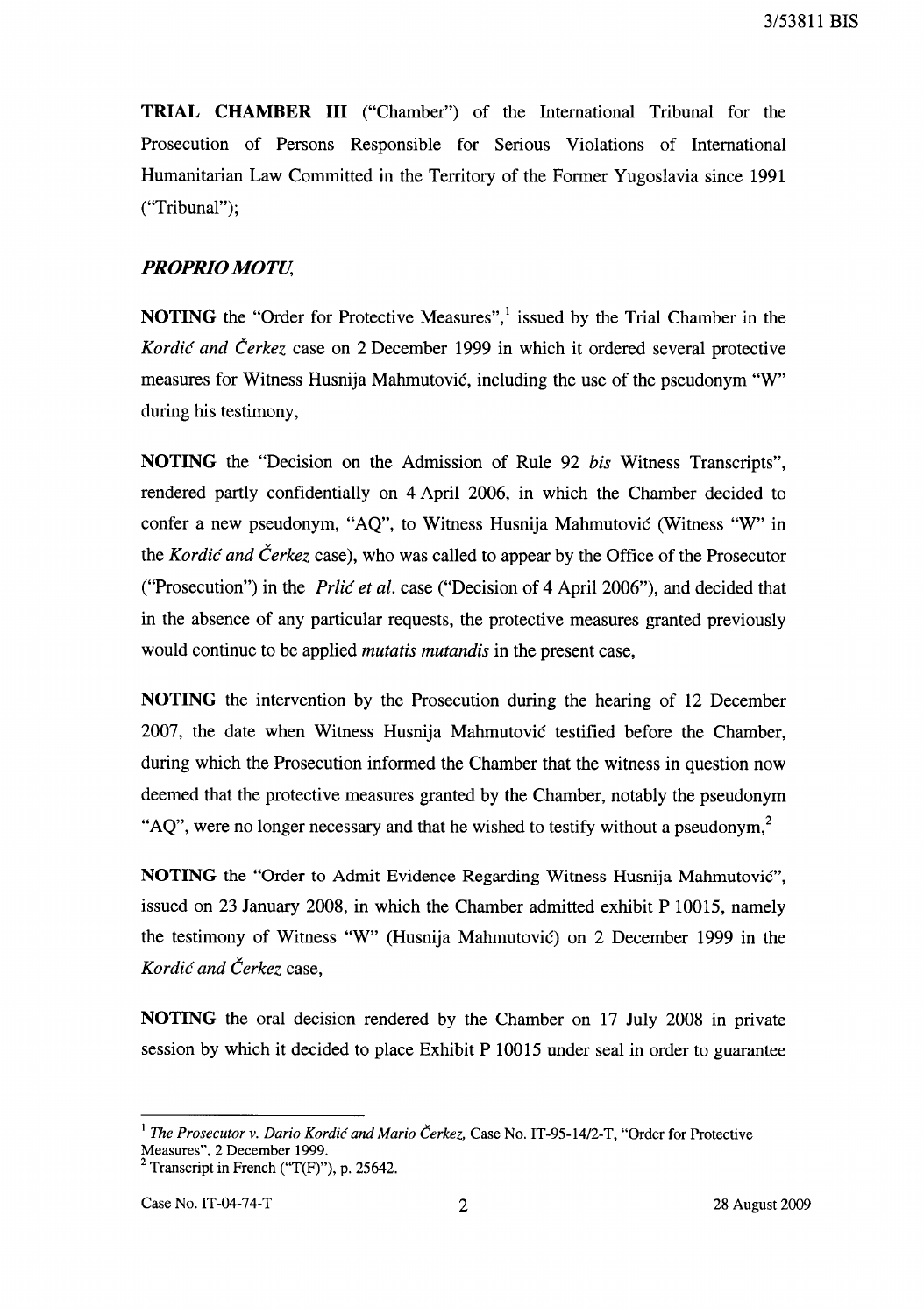2/53811 BIS

respect of the protective measures granted in the Kordić *and* Čerkez case with respect to Witness Husnija Mahmutović ("Decision of 17 July 2008"), $3$ 

**CONSIDERING** that the Chamber notes that during his testimony on 12 December 2007, Witness Husnija Mahmutović testified without a pseudonym and in public session;<sup>4</sup> that during his examination-in-chief, the Prosecution had moreover put to his excerpts from Exhibit P 10015, namely his testimony of 2 December 1999 in the Kordić *and* Čerkez case when he testified under the pseudonym "W", both during public and private sessions, and that this witness commented on these excerpts in public session.<sup>5</sup>

**CONSIDERING** that the Chamber notes consequently that due to this fact, the protective measures granted in the Kordić *and* Čerkez case were amended; that nevertheless, Exhibit P 10015, which corresponds to the 2 December 1999 testimony of Witness Husnija Mahmutović under the pseudonym "W" in the Kordić *and* Čerkez case, continues to be under seal; that there are two differing statues on Exhibit P 10015 in that some excerpts of this exhibit were discussed by Witness Husnija Mahmutović in public session on 12 December 2007 but that, taking into consideration the Decision of 17 July 2008, this exhibit remains under seal,

**CONSIDERING** that it is now up to the Chamber to clarify the status of Exhibit P 10015 and that in this respect, the Chamber has invited the parties, in its email of 31 July 2009, to file their submissions on the possible lifting of the seal on Exhibit P 10015,

**CONSIDERING** that the Prlić Defence and the Prosecution filed their submissions confidentially on 4 and 6 August 2009, respectively, in which they submit that they do not object to lifting the seal on Exhibit P  $10015$ <sup>6</sup>,

**CONSIDERING** that the Chamber notes that the other Defence teams did not file submissions on this issue,

 $3$  T(F), pp. 30886 and 30887, private session.

<sup>4</sup> T(F), p. 25642.

 $5$  T(F), p. 25648-25653.

<sup>&</sup>lt;sup>6</sup> "Jadranko Prlić's Response to the Trial Chamber's Proposed Modification to the Status of Exhibit P 10015", 4 August 2009, confidential; "Prosecution Response to the Trial Charnber's Proposed Modification of the Status of Exhibit P 10015", 6 August 2009, confidential.